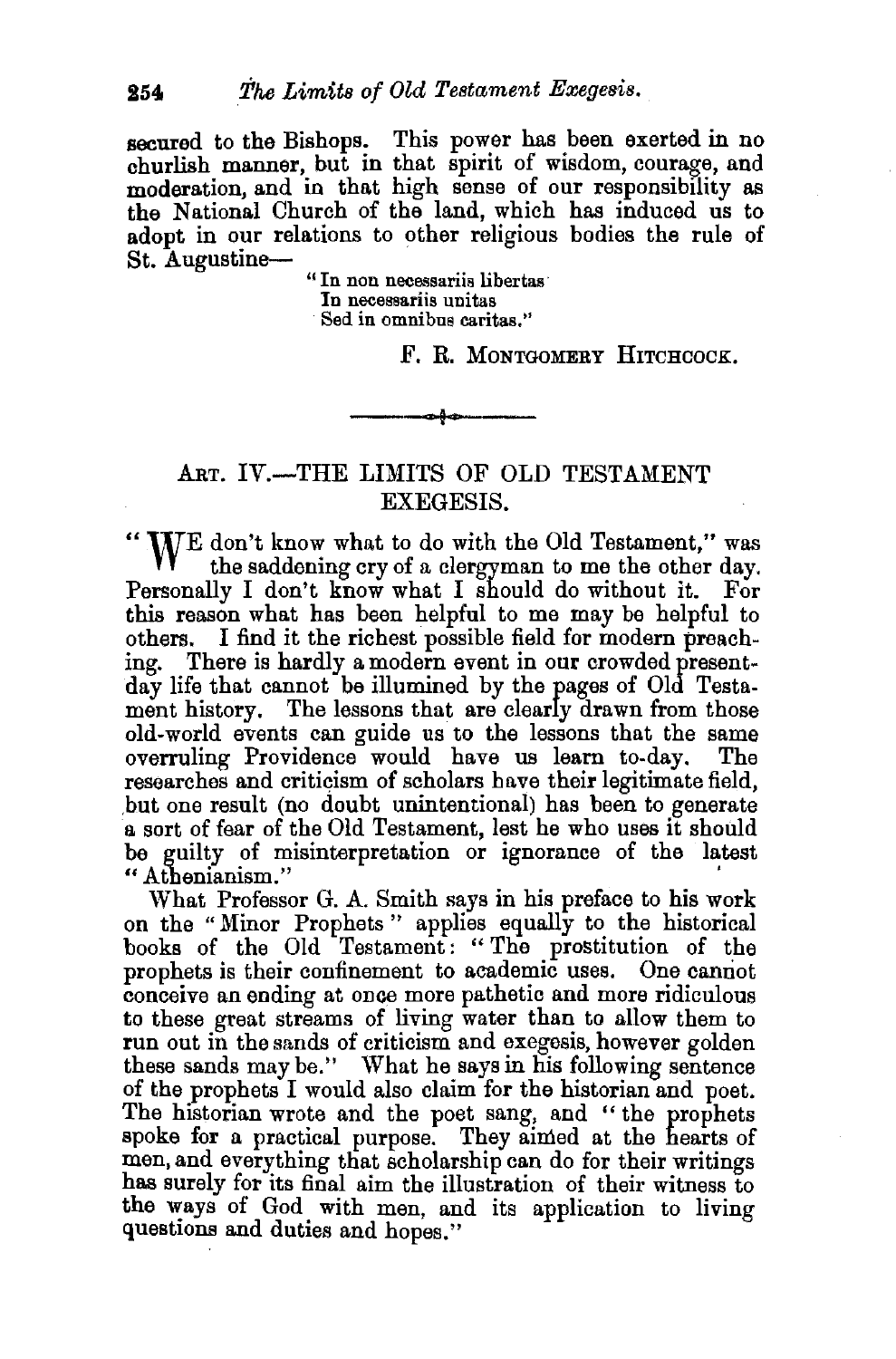Surely, if our Lord and His Apostles made what some would call a free use of the Old Testament in preaching and teaching, we may do so too? Surely we may lay down as a first canon of Old Testament exegesis that *whatever interpretation or colouring our Lord and His Apostles gave to Old Testament history, poetry, or prophecy by quotations or allusions we may accept without hesitation, and work out for exegetical and homiletical purposes ?* 

Does it matter that the human authors did not foresee the construction or interpretation that would be put on their words? St. Peter asserts that the prophets themselves did not understand all they said, particularly in regard to what would afterwards be interpreted plainly enough of the sufferings of the Messiah. "Of which salvation the prophets have inquired and searched diligently, who prophesied of the grace that should come unto you, searching what or what manner of time the Spirit of .Christ which was in them did signify, when it testified beforehand the sufferings of Christ and the glory that should follow. Unto whom It was revealed, that not unto themselves, but unto *us* they did minister the things which are now reported unto you by them that have preached the Gospel unto you with the Holy Ghost sent down from heaven, which things the angels desire to look into."

Does not this quotation imply that such interpretation, which could not have been given by the prophets of the old canon, is legitimate ? The words of the Old Testament may not be limited in exegesis by the human horizon of the prophets; on the contrary, that fuller meaning was the mtention of the Spirit of Christ that was in them. It was plain after the Incarnation, Passion, and Resurrection of Jesus Christ. And this is that aspect of the Old Testament that makes its words live to-day; for in its pages we thus read of the life and work of Jesus Christ, and it is these that we are to preach as practical living truth, as good for the twentieth century as the first.

Does the fifty-third chapter of Isaiah refer to the Messiah? Some say the author did not intend his words to do so. Our Lord quotes them of Himself on the eve of His sufferings. Philip began at the same Scripture and preached Jesus.

Had the Flood and Noah's escape in the Ark, or the crossing of the Red Sea, anything primarily to do with Christian baptism? Had the story of the brazen serpent anything to do with the Crucifixion? Had the muzzling of oxen anything to do with the payment of the Christian minister ? Is it conceivable that the writers of these things had any idea of the use that would be made of them ? Is the use therefore wrong? Surely we may include the human authors amongst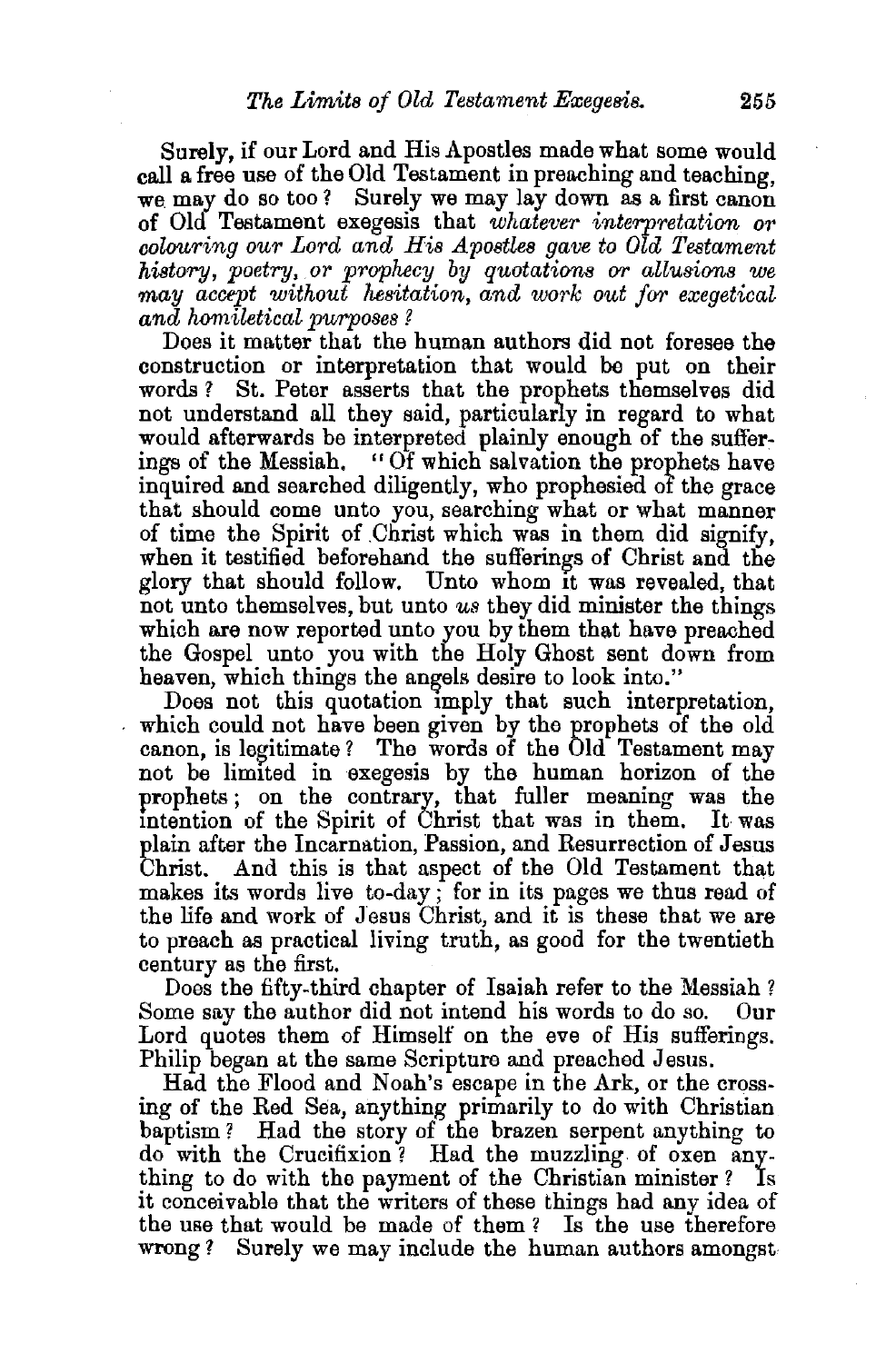those who ministered not unto themselves, but unto us, and make use of their work for the spread of the Gospel?

The story of Jonah, the healing of Naaman, the fate of Lot's wife, the irregular distribution of the manna, and many other incidents from the historical books, are used to illustrate vital principles or eternal truths. May we not use them too?

It will take the preacher some time to exhaust this field of interpretation if he confines himself to those incidents only from Old Testament history which are interpreted for him in other parts of Scripture. It sometimes happens that the Old Testament supplies the key to the interpretation of the story. Thus it is at the sweetening of the waters of Marah. Thus Ezekiel puts his finger on the moral failings that were at the root of Sodom's sin-failings that have wrought the downfall of every empire that has crashed into the dust. Thus doas the preacher in Deuteronomy make use of the preceding history; thus does Micah of the story of Balaam. And the moral thence drawn is one which Christ Himself endorsed. The use that later New Testament writers made of the work of their Old Testament predecessors is similar to the use that later Old Testament writers made of what had gone before, but fuller and more progressive. We who have the double inheritance of both covenants may make a fuller use of both than either did or could well do.

I would claim, therefore, that it is a canon of legitimate exegesis that we have all the privileges and freedom of interpretation and application that was exercised by Old Testament prophet, or by our Lord, or by His followers. They did not alter the facts of history, nor may we, but they accepted the credibility of the writers to say the least, and made use of what was written.

It was by the preaching of Christ from the Old Testament that the Apostles and their co-workers built up the primitive Church. There are two essential premises in the argument for the Messiahship of Jesus. The one is the testimony of eye-witnesses to facts, the other is the predictions of the Old Testament. The neglect of such preaching at the present day will not persuade men to believe on Jesus as the Christ. We cannot, as Churchmen and believers, allow ourselves for one moment to be fettered by critical views which *confine*  the teachings of Old Testament history or prophecy or poetry to the obscure events of the limited surroundings of the author's lifetime. It is eminently helpful to be able to discover the historical occasion of a psalm, to breathe its atmosphere, to see the hues of its local colouring, but to deny Messianic interpretations because possibly or probably the eyes of prophet, or psalmist, or historian were blind to the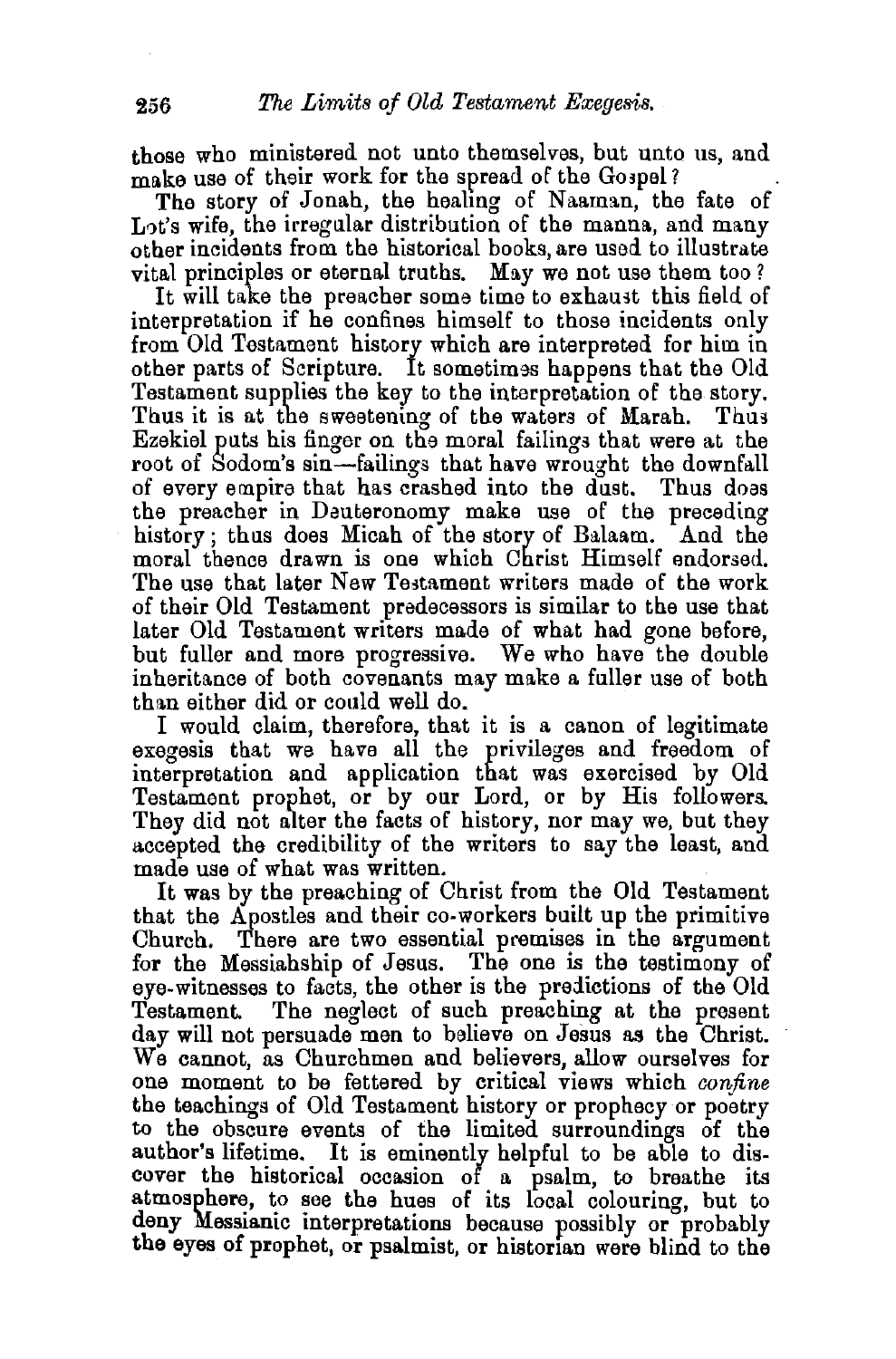future application is to throw away the trowel with which the stones of Apostolic facts were laid and cemented.

It was from the Old Testament that Apollos mightily convinced the Jews that Jesus was the Messiah. It was to the Old Testament that the Beroeans appealed as the ultimate test of the position taken by St. Paul and his belpers. It test of the position taken by St. Paul and his helpers. was to the Old Testament that St. Paul ultimately appealed in his apology before Agrippa, an apology which embraces all the lines of evidence and argument that could well be adduced: "King Agrippa, believest thou the prophets? I duced : " King Agrippa, believest thou the prophets ? know that thou believest."

Here is personal testimony to facts by a credible witness, chiefly and centrally the fact of the resurrection of Jesus of Nazareth. Here is the general reasonableness of a belief in resurrection, a national hope shared by the twelve tribes and bound up with the national religious life. Here is the practical success of work carried out in the world on the lines mdicated. But above all these there is the fulfilment of what Moses and the prophets said should come.

There is no flaw in the position. It is a question of the personal attitude to the prophets-" Believest thou ?" The only limit is the limit of unbelief. If we believe that the Old Testament is " the Scriptures of the prophets " we may so interpret it, and we include history and poetry with what is more technically termed prophecy. Our Lord began at *Moses*  and *all* the prophets, and expounded unto them in *all* the Scriptures the things concerning Himself. This is the field of Old Testament interpretation, the things concerning Him. Who shall venture to limit it?

The only limit of exegesis that we are bound to observe is that laid down in Article XX., that the Church may not so expound one place of Scripture that it be repugnant to another. This limit, faithfully observed, will keep our interpretations within reasonable bounds, because it will keep them m proper proportion to the whole. Christ is the centre and aim of all Old Testament exegesis. His character, His kingdom, His work, His life and death and resurrection, may be read as plainly there as in the New Testament.

If we are to wait till an imperially federated school of modern criticism has stamped a. few selected passages of Old Testament as Messianic before we dare to preach Christ from the Old Testament, we shall probably end by never preaching Christ at all.

It is the fashion to talk about Primitive and Catholic Church practice. It was the universal practice of the primitive Church fearlessly to preach from the Old Testament that Jesus is the Christ. Some of the men who did so were